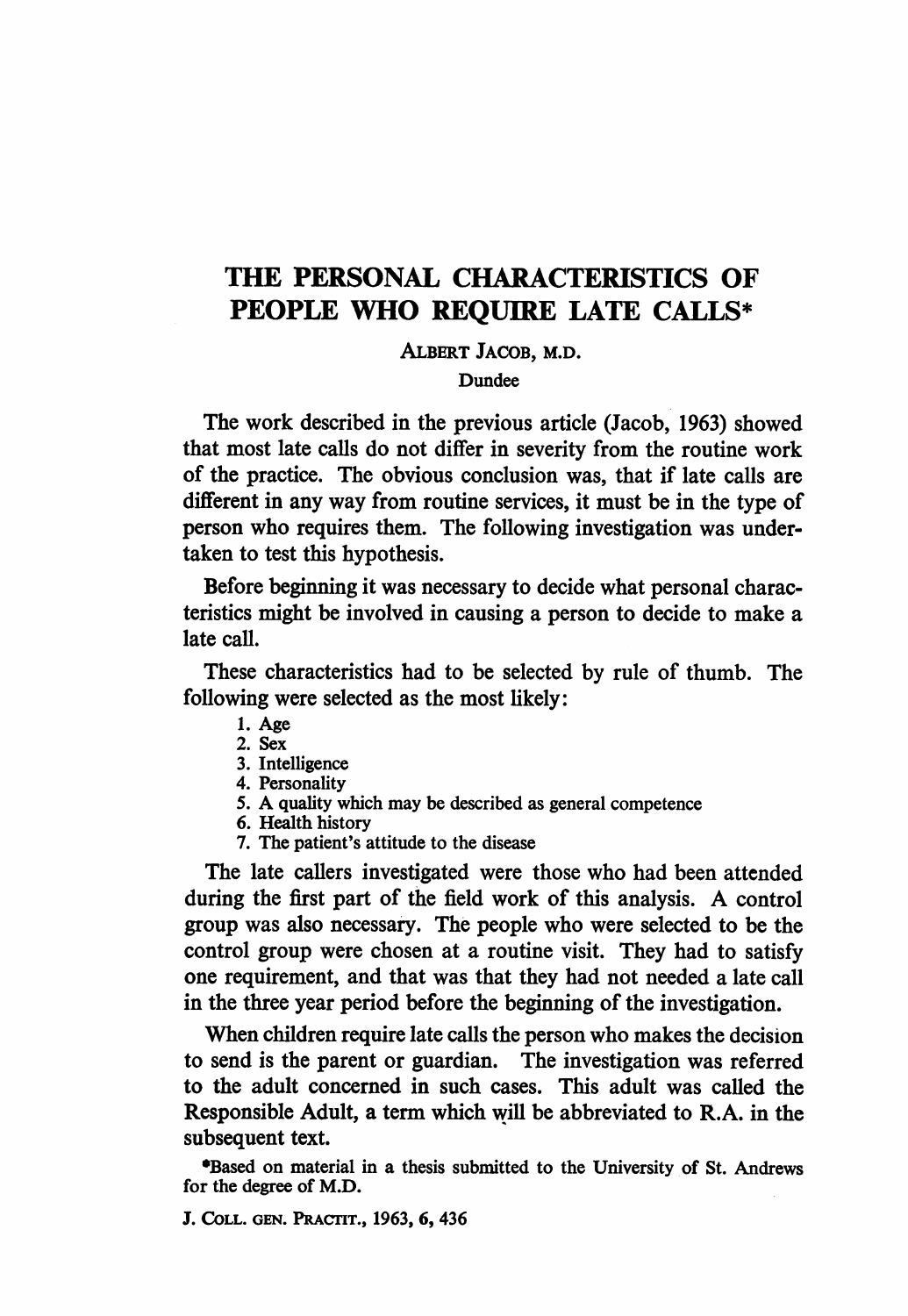# Age of patient

The age of the patient at each of the 558 late calls was placed in one of the following groups; children of seven years or less, children of eight to fifteen years, and adults. Although some patients were included more than once this is justifiable since age as an independant factor in disease remains unaltered for practical purposes after each episode of illness. The figures are given in the first row of table I. These figures were compared with the equivalent figures taken from a random sample (one in seven) of the practice, given in the second row of table I. This table shows that children under seven are more likely to occasion late calls than older children or adults.

#### TABLE <sup>I</sup>

AGE OF PATIENT AT EACH LATE CALL AND AGE OF CONTROL SAMPLE OF PRACTICE. (PERCENTAGES ARE GIVEN IN BRACKETS)

| Age groups                                            | Children<br>under 7 | <b>Children</b><br>$8 - 15$ | <b>Adults</b>     | Total            |
|-------------------------------------------------------|---------------------|-----------------------------|-------------------|------------------|
| No. of late calls to<br>patients in each<br>age group | 213<br>(38.2%)      | 38<br>$(6.8\%)$             | 307<br>$(55\%)$   | 558<br>$(100\%)$ |
| Number of controls<br>in each age group               | 58<br>$(9.4\%)$     | 81<br>$(13.1\%)$            | 475<br>$(77.4\%)$ | 614<br>$(100\%)$ |
| Total                                                 | 271                 | 119                         | 782               | 1172             |

 $x^2=93.4$  degrees of freedom = 2 P < 0.001.

#### Age of responsible adult

The age of the R.A's. and R.A. controls were placed in three groups; fifteen to forty years, forty-one to sixty years, and over sixty years.

These figures are compared in table II which shows that the fifteen to forty age group is more likely to require late calls than the other groups.

To understand the relationship between these two conclusions it is necessary to study the numbers of children for whom the R.A.'s and R.A. controls were responsible. This information was obtained, but the detailed statistical treatment of the figures makes lengthy reading. In consequence <sup>I</sup> shall give my findings in summary form here. The late call R.A's. are responsible for a larger number of children of both age groups than the control R.A's. In addition the number of children in the under seven age group for whom the late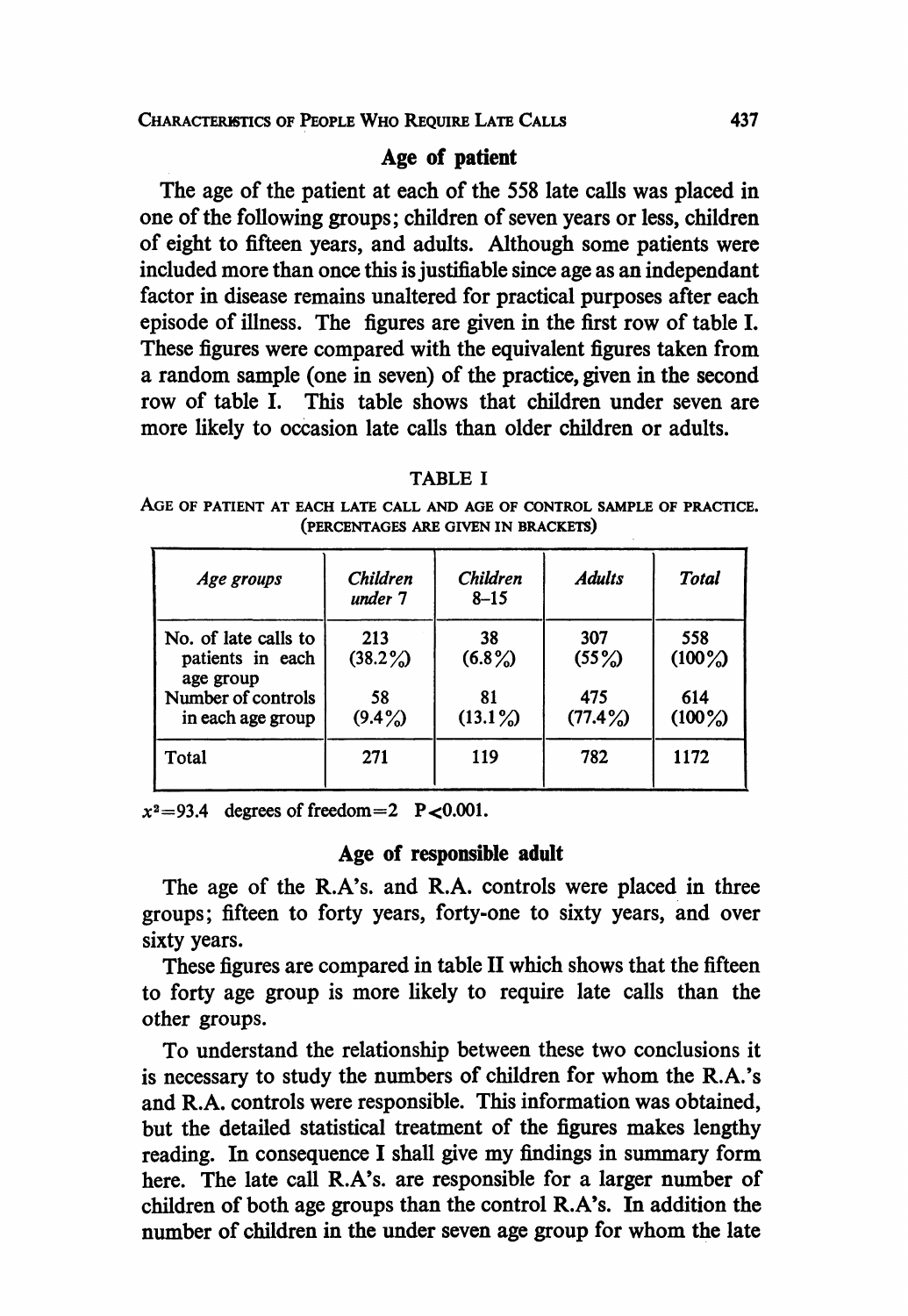438 A. JACOB

#### TABLE II

| Age groups       | 15–40             | $41 - 60$         | $60+$            | Total |
|------------------|-------------------|-------------------|------------------|-------|
| Number of R.A.'s | 192<br>(54.7%)    | 95<br>(27%)       | 64<br>$(18.3\%)$ | 351   |
| Controls         | 112<br>$(37.4\%)$ | 106<br>$(36.1\%)$ | 79<br>$(26.4\%)$ | 299   |
| Total            | 304               | 203               | 143              | 650   |

AGE GROUP OF INDIVIDUAL ADULTS RESPONSIBLE FOR LATE CALLS COMPARED WITH AGE OF CONTROL SERIES. (PERCENTAGES ARE GIVEN IN BRACKETS)

 $x^2=19.6$  degrees of freedom = 2 P < 0.001.

call adults are responsible is disproportionately high. The 15-40 age group of both late call and control R.A's. is responsible for a larger proportion of the children under seven than the other two adult groups. The disproportion in responsibility towards younger children between the late call R.A's. and control R.A's. is because the late callers have larger families of young children. The difference between the number of older children in the late call and control families is not significant.

Table III shows how the late calls are distributed among the different age groups.

#### TABLE III

DISTRIBUTION OF LATE CALLS BETWEEN ADULTS AND CHILDREN COMPARED WITH THE AGE GROUPS OF ADULTS RESPONSIBLE FOR CALLS. (PERCENTAGES ARE GIVEN IN BRACKETS)

| Age group of      | Age group of patient       |                             |                                   |              |  |  |  |  |
|-------------------|----------------------------|-----------------------------|-----------------------------------|--------------|--|--|--|--|
| responsible adult | <b>Children</b><br>under 7 | <b>Children</b><br>$8 - 15$ | Adults (perso-<br>nal late calls) | <b>Total</b> |  |  |  |  |
| $15 - 40$         | 202<br>(95%)               | 22<br>(57%)                 | 111<br>$(35.8\%)$                 | 335          |  |  |  |  |
| $41 - 60$         | (5%)                       | 15<br>$(40.5\%)$            | 103<br>(33.6%)                    | 129          |  |  |  |  |
| $60+$             |                            | $(2.5\%)$                   | 93<br>$(30.3\%)$                  | 94           |  |  |  |  |
| Total             | 213<br>$(100\%)$           | 38<br>$(100\%)$             | 307<br>$(100\%)$                  | 558          |  |  |  |  |

 $x^2=29$  degrees of freedom = 2 P < 0.001.

Young adults are responsible for most of the calls to children.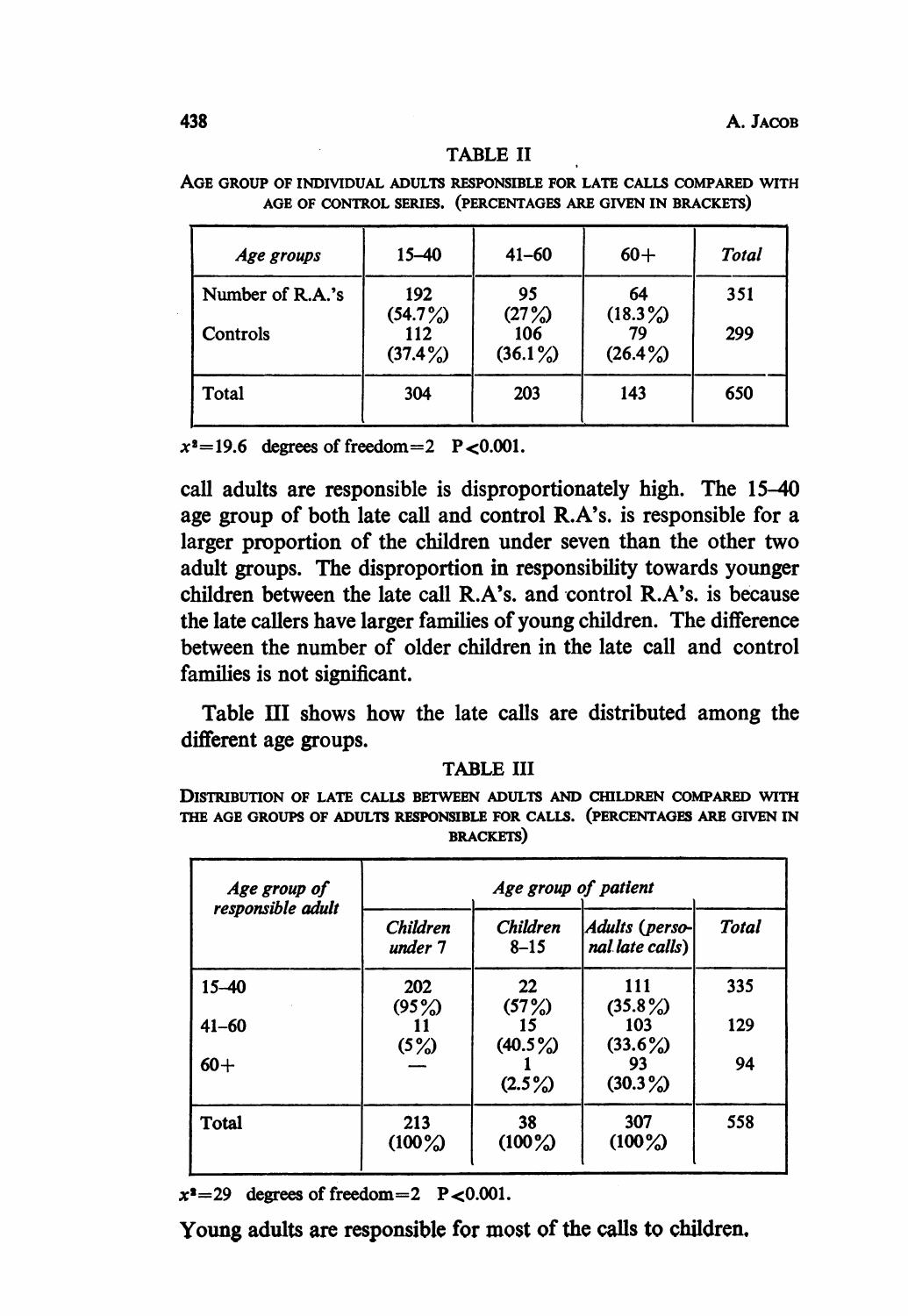CHARACERiSTICS OF PEOPLE WHO REQUIRE LATE CALLS

The figures suggest that the younger adult age groups receive more personal services, but further analysis shows that the number of personal adult late calls are in fact proportional to the numbers at risk in each adult age group.

Although there is no significant difference between the number of personal calls required by the younger and older late call R.A's. a disproportionate number of non-urgent late calls are to young children or young adults. Most of the emergencies are to adults in the older two age groups while the over 60's require a disproportionate number. The personal late calls to young adults are mainly non-urgent. This difference in urgency is the main distinction between the late calls required by young and old people.

The late calls to the 15-40 age group were studied with reference to the systematic diagnosis and it was found that there was a disproportionate number of services for respiratory and mental conditions.

# Sex of responsible adult

A number of analyses of figures taken from general practice records have shown that females cause proportionately more work than males. This finding is confirmed in the present investigation. The excess of late calls to females is similar to the excess of routine items to females. Since this result was expected it need not be discussed in greater detail here.

Females were also responsible for most of the late calls to children, again a result to be expected.

# Intelligence of responsible adults

It was not possible to apply an intelligence test to all the people involved because of the difficulty in arranging the necessary control conditions and also because of the possibility of an adverse affect on the doctor-patient relationship. An intelligence index based on age and occupation scales was used instead (Belson, 1955). This index divides the population into decile groups. It cannot be used for the prediction of an individual intelligence but is good enough for survey purposes.

The numbers of late call and control R.A's. in each decile group is shown in table IV. These figures show that there is a disproportionate number of late call R.A's. in the middle intelligence groups, and a disproportionate number of control R.A's. in the lowest intelligence groups a finding which is confirmed when the equivalent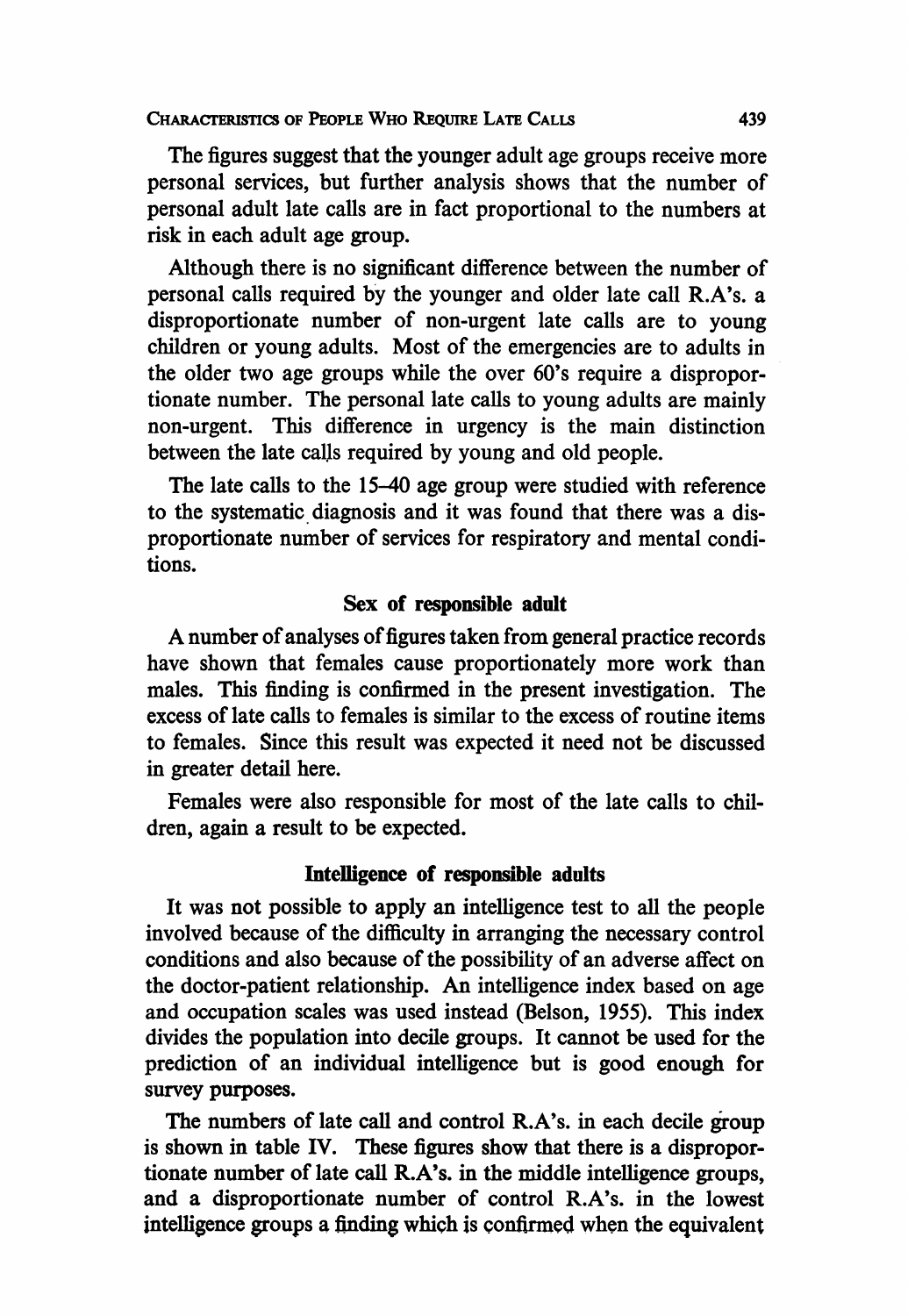A. JACOB

# figures for the age group 15-40 are analysed. (Table V).

# TABLE IV

NUMBER OF ADULTS RESPONSIBLE FOR LATE CALLS AND R.A. CONTROLS IN EACH DECILE GROUP

| Number                     |    | Decile group |    |    |    |    |    |    |    |    |       |
|----------------------------|----|--------------|----|----|----|----|----|----|----|----|-------|
| of                         |    | 2            | 3  | 4  | 5  | 6  |    | 8  | 9  | 10 | Total |
| Respon-<br>sible<br>adults | 12 | 8            | 16 | 55 | 47 | 37 | 46 | 15 | 33 | 22 | 291   |
| Controls                   | 12 | 9            | 16 | 19 | 42 | 36 | 34 | 31 | 56 | 44 | 299   |
| Total                      | 24 | 17           | 32 | 74 | 89 | 73 | 80 | 46 | 89 | 66 | 590   |

 $x^2 = 62.64$  degrees of freedom = 9 P < 0.001.

#### TABLE V

COMPARISON BETWEEN DECILE GROUPS OF LATE CALLS AND CONTROL R.A.'S IN THE 15-40 AGE GROUP

| Decile group                                                            | 1       | $\overline{2}$ | 3        | 4        | 5        | 6        | 7        | Total      |
|-------------------------------------------------------------------------|---------|----------------|----------|----------|----------|----------|----------|------------|
| No. of late<br>call R.A.'s<br>in $15-40$ age<br>group<br>No. of control | 7<br>10 | 8<br>8         | 12<br>13 | 52<br>14 | 41<br>36 | 24<br>19 | 34<br>12 | 178<br>112 |
| R.A's.<br>in<br>$15 - 40$<br>age<br>group                               |         |                |          |          |          |          |          |            |
| Total                                                                   | 17      | 16             | 25       | 66       | 77       | 43       | 46       | 290        |

 $x^2 = 18.42$  degrees of freedom = 6 0.001 < P < 0.01.

The latter table also shows that there are proportionately fewer late call R.A.'s. in the most intelligent groups.

The figures in table VI show that the bulk of non-urgent late calls and urgencies are to people in the intermediate intelligence groups but a higher proportion of the emergencies are to people in the lowest intelligence groups.

# Personality of responsible adults

The concepts of personality adopted in this part of the study were Eysenk's (1959a). Two dimensions of personality were estimated: neuroticism or liability to break down under stress; and extraversion

440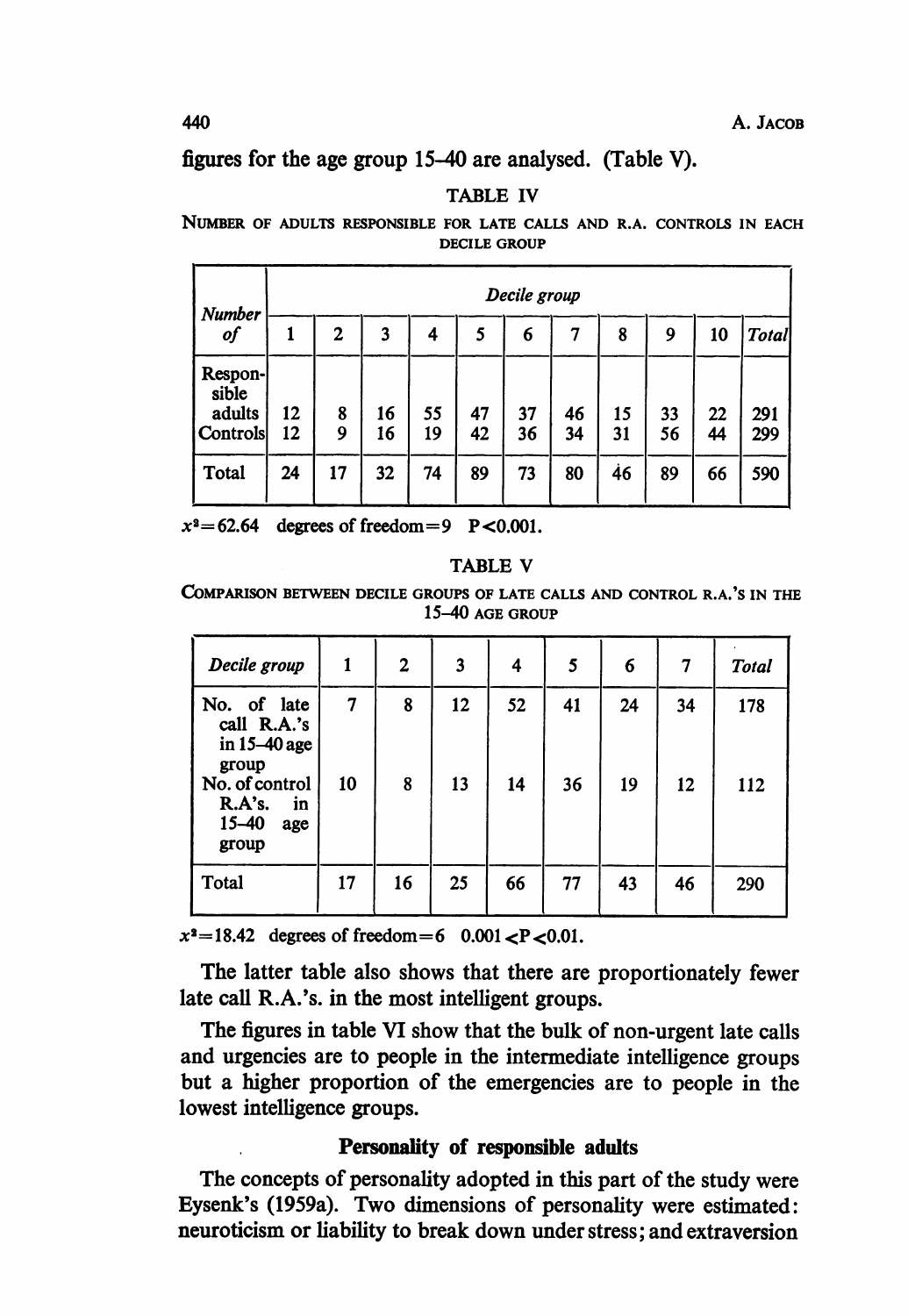#### CHARACTERISTICS OF PEOPLE WHO REQUIRE LATE CALLS

#### TABLE VI

|                                    |              |                |               |               | Decile group  |         |               |               |                 |
|------------------------------------|--------------|----------------|---------------|---------------|---------------|---------|---------------|---------------|-----------------|
| Type of<br>late call               | 1, 2, 3      | 4              |               | 6             | 7             | 8       | 9             | 10            | <b>Total</b>    |
| Non-urgent<br>Urgency<br>Emergency | 39<br>5<br>4 | 80<br>12<br>10 | 63<br>6<br>10 | 39<br>5<br>14 | 64<br>9<br>14 | 19<br>2 | 23<br>4<br>13 | 19<br>4<br>13 | 346<br>46<br>80 |
| Total                              | 48           | 102            | 79            | 58            | 87            | 22      | 40            | 36            | 472             |

NUMBER OF EACH TYPE OF LATE CALLS TO ADULTS IN EACH DECILE GROUP

 $x^2=41.4$  degrees of freedom = 14 < P < 0.001.

or sociability. The estimation of neuroticism was made from the practice records. Neuroticism was diagnosed if a patient had a history of neurosis. The diagnosis of introversion was made from the following three traits: a tendency to complain about numerous trivial complaints, preoccupation with self, and tendency to prolong absence from work. The diagnosis of extraversion was made from another three traits: a tendency to present with single well defined complaints, unwillingness to leave work or a rapid return to work following absence, and a tendency to direct treatment. As a check the personality of the R.A's. was measured by the short scale of the Maudsley Personality Inventory (Eysenk, 1959b). (Table VII).

TABLE VII

HISTORY OF NEUROSIS IN R.A'S. AND R.A. CONTROLS

| <b>History of neurosis</b>         | Yes | No         | Total      |
|------------------------------------|-----|------------|------------|
| R.A. late callers<br>R.A. controls | 50  | 301<br>293 | 351<br>299 |
| Total                              | 56  | 594        | 650        |

 $x^2=19.35$  degrees of freedom = 1 P < 0.001.

Table VII shows that there is a significantly larger number of people with a history of neurosis in the late call group than in the control group. This finding was confirmed by the neuroticism ratings from the Maudsley Personality Inventory. (Table VHI).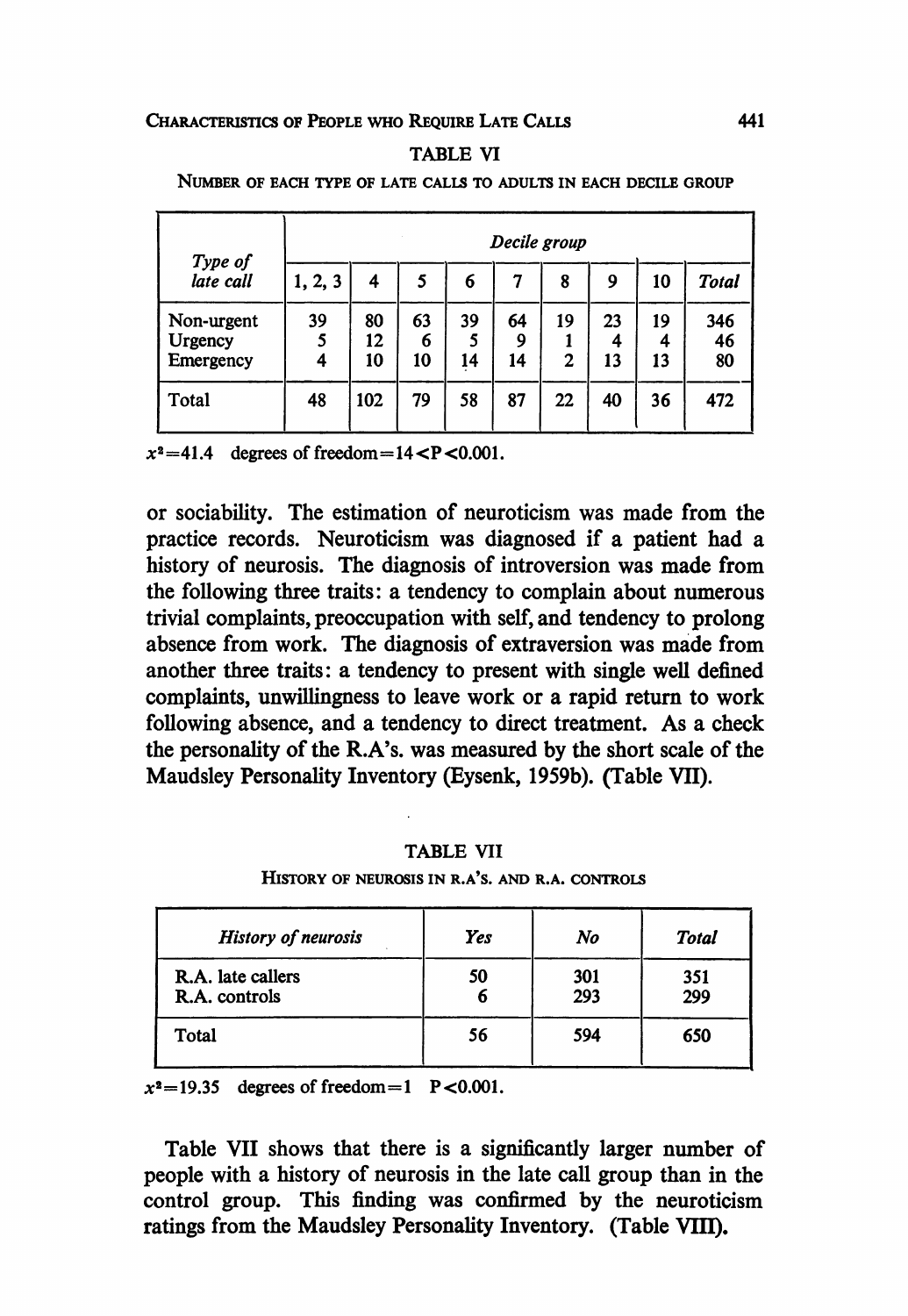#### TABLE VIII

N" SCORE OF ADULTS RESPONSIBLE FOR LATE CALLS AND R.A. CONTROLS

| " $N$ " score                                              |         | 2        | 3      | 4        | 5      | 6        | 7       | 8        | 9      | 10       | 11     | 12       | Total      |
|------------------------------------------------------------|---------|----------|--------|----------|--------|----------|---------|----------|--------|----------|--------|----------|------------|
| <b>Adults</b><br>responsible for late<br>calls<br>Controls | 8<br>22 | 14<br>30 | 7<br>5 | 48<br>36 | 4<br>4 | 44<br>45 | 4<br>12 | 45<br>40 | 6<br>7 | 46<br>46 | 4<br>5 | 61<br>47 | 291<br>299 |
| Total                                                      | 30      | 44       | 12     | 84       | 8      | 89       | 16      | 85       | 13     | 92       | 9      | 108      | 590        |

 $x^2 = 20.59$  degrees of freedom = 11 0.02 <P < 0.05.

Table IX shows that a disproportionate number of non-urgent late calls were to people who had a history of neurosis, but the Maudsley scale failed to confirm this. On the whole, the evidence indicates that neuroticism is likely to be a factor in the production of late calls in general and non-urgent late calls in particular.

#### TABLE IX

NUMBER OF EACH TYPE OF LATE CALLS TO INDIVIDUALS WITH AND WITHOUT A HISTORY OF NEUROSIS

| Type of late call | <b>History of neurosis</b> |     |       |  |  |  |
|-------------------|----------------------------|-----|-------|--|--|--|
|                   | Yes                        | No  | Total |  |  |  |
| Emergencies       | 13                         | 116 | 129   |  |  |  |
| Urgencies         |                            | 42  | 48    |  |  |  |
| Non-urgent        | 83                         | 298 | 381   |  |  |  |
| Total<br>×.       | 102                        | 456 | 558   |  |  |  |

 $x^2=38.37$  degrees of freedom = 2 P < 0.001.

The investigation into the introversion-extraversion dimension produced indefinite results, although the late call group tended to introversion. Since the figures are not convincing they need not be produced in detail here.

#### General competence of responsible adults

Competence means ability to adapt oneself to one's environment. This adaptability may be achieved in a material and intellectual sense. For present purposes material competence was measured from the housekeeping standards of the person under investigation. High housekeeping standards indicate an ability to cope with the material problems of existence, while low standards indicate deficiency of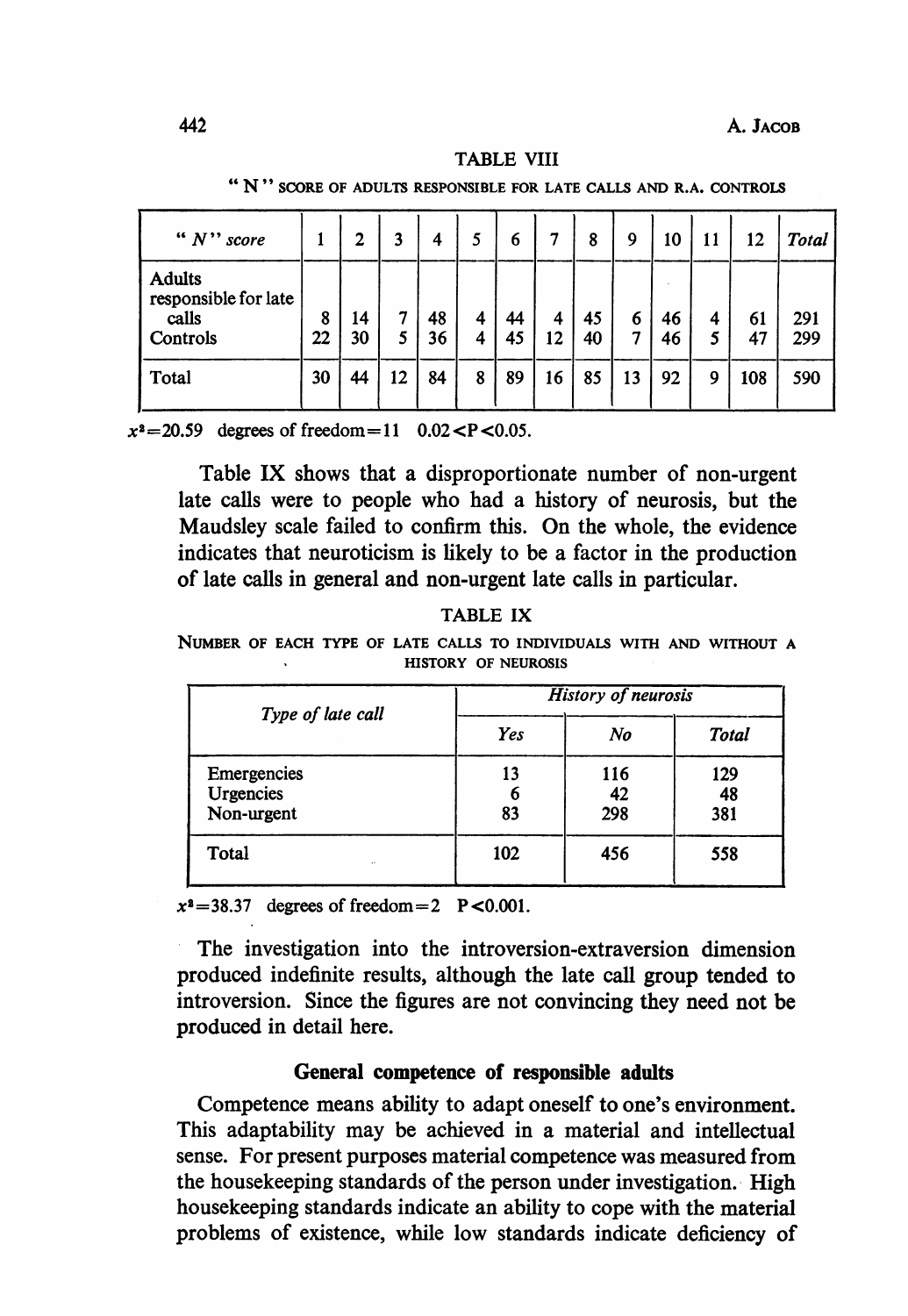this quality. Five categories of housekeeping standard were selected: very good, good, moderate, poor, very poor. Classification into these categories was made from a system of points awarded for cleanliness, tidiness, tendency to put off chores, and upkeep of the house. The details of the scale are given elsewhere (Jacob, 1962). The figures in table X show that <sup>79</sup> per cent of late call adults have satisfactory housekeeping standards and 21 per cent, a significant minority, do not. This minority did not differ from the other late call R.A's. in either age or intelligence.

Intellectual competence means the ability to cope with the emotional problems produced by the environment. In so far as neuroticism is a measure of failure of intellectual competence, the late call group has already been shown to be deficient in this quality.

Additional information about intellectual competence can be obtained from the ability of the parent to look after the child. Childhood stress disorders may be taken as evidence of parental failure. Parents who press for admission to hospital when their children have minor illness also show a measure of incompetence.

The stress disorders selected for investigation were bronchial asthma, enuresis, and school phobia. In all there were 30 cases of childhood stress disorder in the late call group as against 5 in the control groups. These figures were added to the numbers who pressed for unnecessary admission to hospital and the combined totals are given in table XI which shows that the late call R.A's. are deficient in intellectual competence.

| Housekeeping standard                                  |            | 2        |          |    | Total      |
|--------------------------------------------------------|------------|----------|----------|----|------------|
| Number of late call R.A's.<br>Number of control R.A's. | 147<br>200 | 85<br>72 | 31<br>24 | 24 | 291<br>299 |
| Total                                                  | 347        | 157      | 55       | 26 | 590        |

TABLE X HOUSEKEEPING STANDARD OF LATE CALL R.A'S. AND CONTROLS

 $x^2 = 30.1$  degrees of freedom = 4 P < 0.001.

## Health history of responsible adults

Late call and control R.A's. were classified according to the number of items of service they require in a year. This classification provides an indication of the state of the individuals' health. There were three sub-groups: those who require single items (less than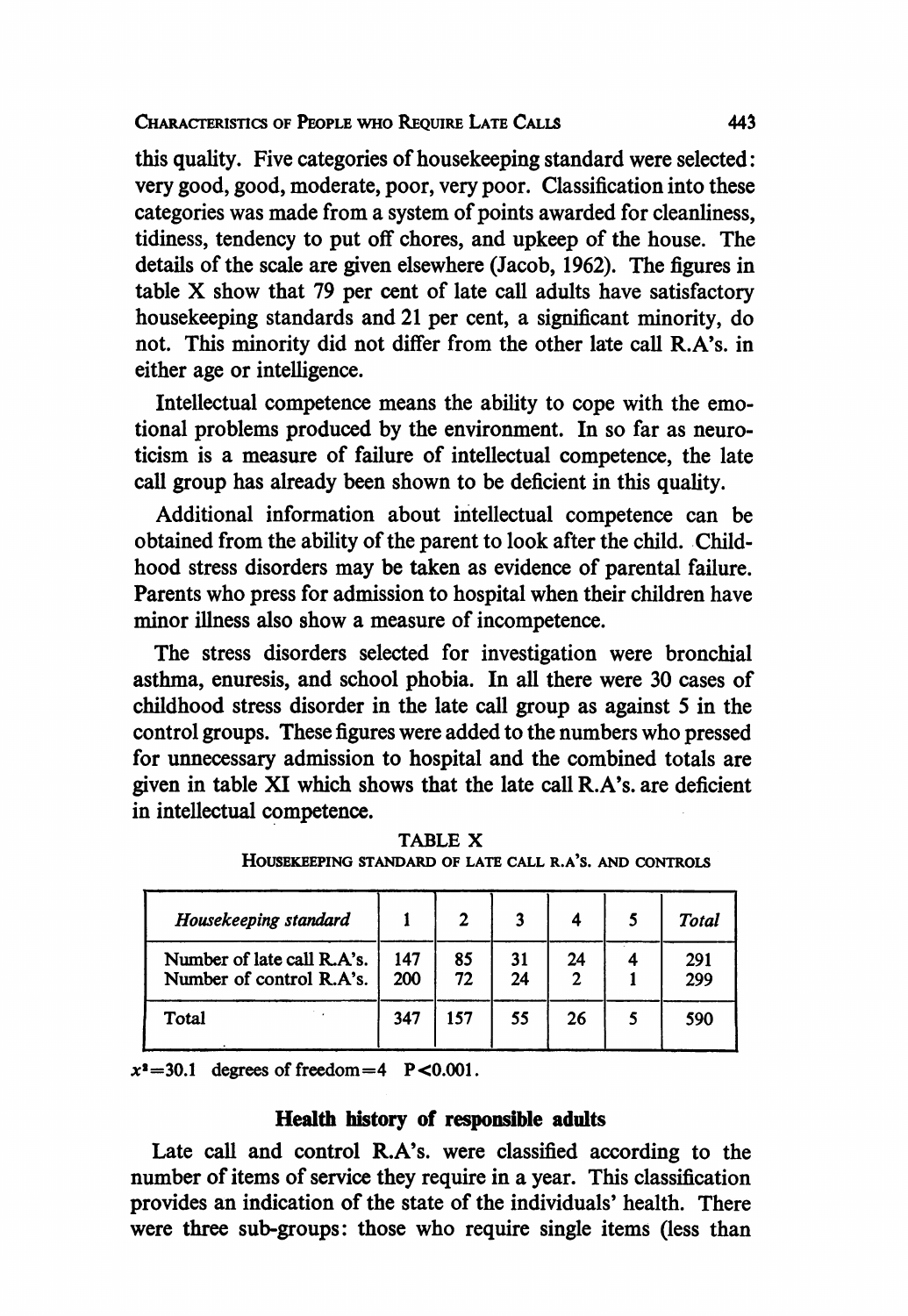444 **A. JACOB** 

three), those who require several (three-six), and those who require regular services (more than six).

The figures in table XII show that late call R'A's. require more medical attention than control R.A.s.

NUMBER OF PARENTS IN LATE CALL AND CONTROL GROUPS WHO REQUESTED UN-NECESSARY ADMISSION OR HAD CHILDREN WITH A STRESS DISORDER

|                                  | No. of parents requesting admission<br>or with children who have a<br>stress disorder | No. of<br>parents with<br>normal children | <b>Total</b> |
|----------------------------------|---------------------------------------------------------------------------------------|-------------------------------------------|--------------|
| Late call group<br>Control group | 55                                                                                    | 143<br>65                                 | 198<br>70    |
|                                  |                                                                                       |                                           |              |
| Total                            | 60                                                                                    | 208                                       | 268          |

 $x^2 = 12.12$  degrees of freedom = 1 P < 0.001.

#### TABLE XII

DIFFERENCES BETWEEN ADULTS RESPONSIBLE FOR LATE CALLS AND CONTROLS IN ROUTINE REQUIREMENTS

| Routine requirements                             | Single     | Several   | Regular  | Total      |
|--------------------------------------------------|------------|-----------|----------|------------|
| Adults responsible for late<br>calls<br>Controls | 176<br>259 | 121<br>25 | 54<br>15 | 351<br>299 |
| Total                                            | 435        | 146       | 69       | 650        |

 $x^2=97$  degrees of freedom = 2 P < 0.001.

## Affitude of late call R.A's. to the disease

This part of the analysis belongs chronologically to the first part of the investigation.

After the advice had been given at each late call the responsible adult was asked to explain why he had requested the service. With three exceptions the reason for a request for a visit to an emergency or urgency was assumed to be " severity of symptoms ". This reason was also given once at a non-urgent late call.

At 166 non-urgent late calls the R.A. had made a provisional diagnosis before sending and this diagnosis had caused sufficient alarm to occasion a request for urgent help. Ninety four of such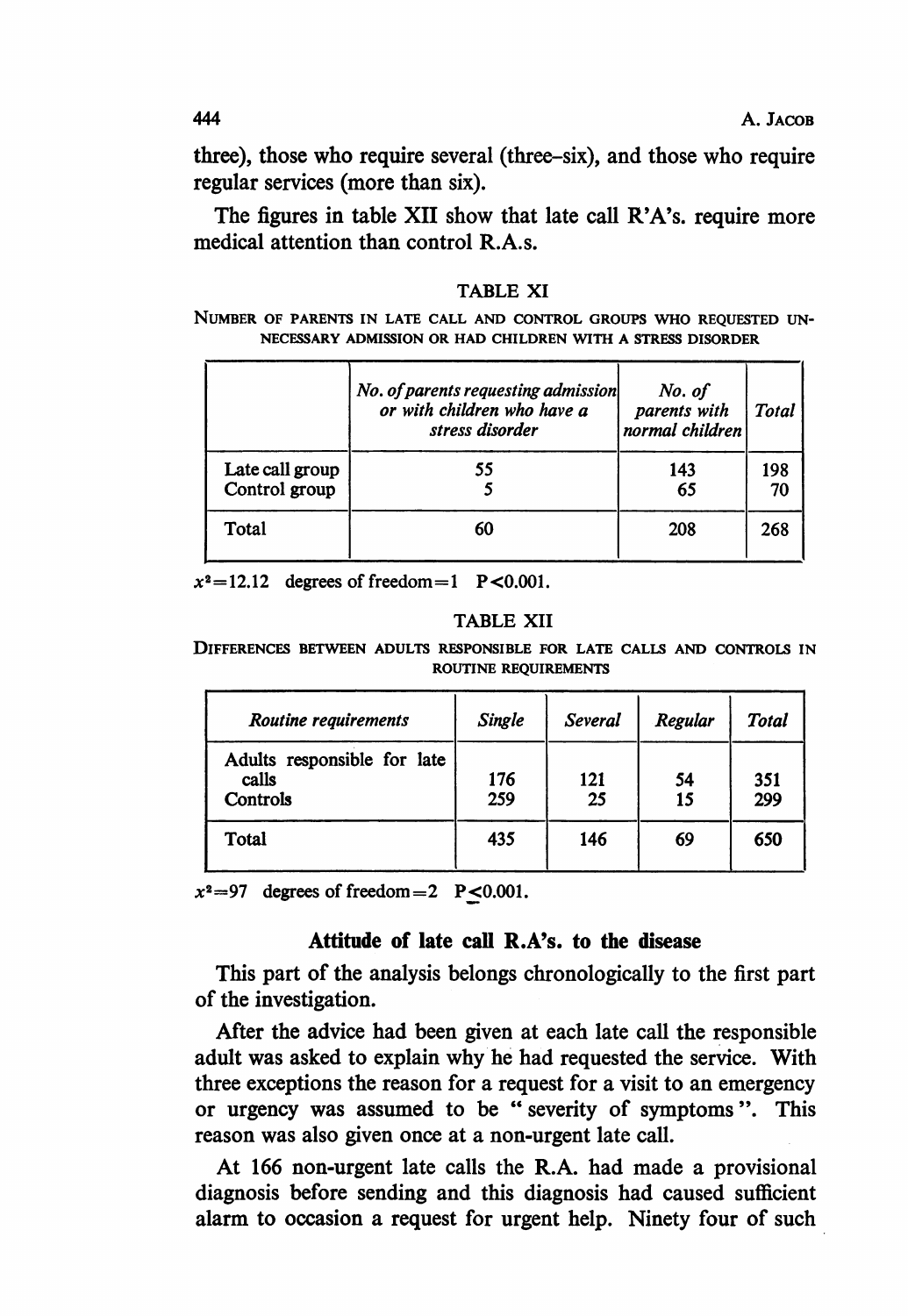diagnoses arose from fear of major disease. Pneumonia and acute appendicitis were the two most frequently mentioned. In 72 cases the disease mentioned was minor, e.g. measles or mumps.

One hundred and forty six calls were requested to suit the domestic conveniences of the R.A. concerned. In those cases there was no question of alarm. Sixty eight late calls were made because a third person had advised the R.A. that rapid attention was necessary. Alarm was the explanation most frequently given by young people while the advice of a third party was found to be a reason given more frequently by the older age groups. Convenience, as a reason for a request for a late call, was given earlier in the day while alarm following a provisional diagnosis occurred more frequently as the day wore on.

# Differences within the group of the late call R.A's.

The number of late calls required by individual R.A's. in the year varied from one to eight.

Only 21 people required more than three services in the year but this small group had almost a fifth of the total number of late calls. It was found that people who require frequent late call services do so for non-urgent conditions (table XIII). This small group of people were found to differ from the other late call R.A's. in two respects: they had a record of more frequent attention in general, and they had lower housekeeping standards.

|--|

RELATIONSHIP BETWEEN THE NUMBER OF LATE CALL SERVICES TO LATE CALL R.A'S. AND THE NUMBER OF EACH TYPE OF SERVICE

| No. of calls                       | 1, 2,           | 3, 4,    | 5, 6, 7, 8 | Total            |
|------------------------------------|-----------------|----------|------------|------------------|
| Emergency<br>Urgency<br>Non-urgent | 97<br>36<br>241 | 25<br>78 | 62         | 129<br>48<br>381 |
| Total                              | 374             | 112      | 72         | 558              |

 $x^2 = 13.03$  degrees of freedom = 4 0.01 < P < 0.02.

## **Discussion**

This investigation showed that the late call group have well defined personal characteristics. They are young and of intermediate intelligence. They have relatively large families of young children and many of their calls are to their children, but they require a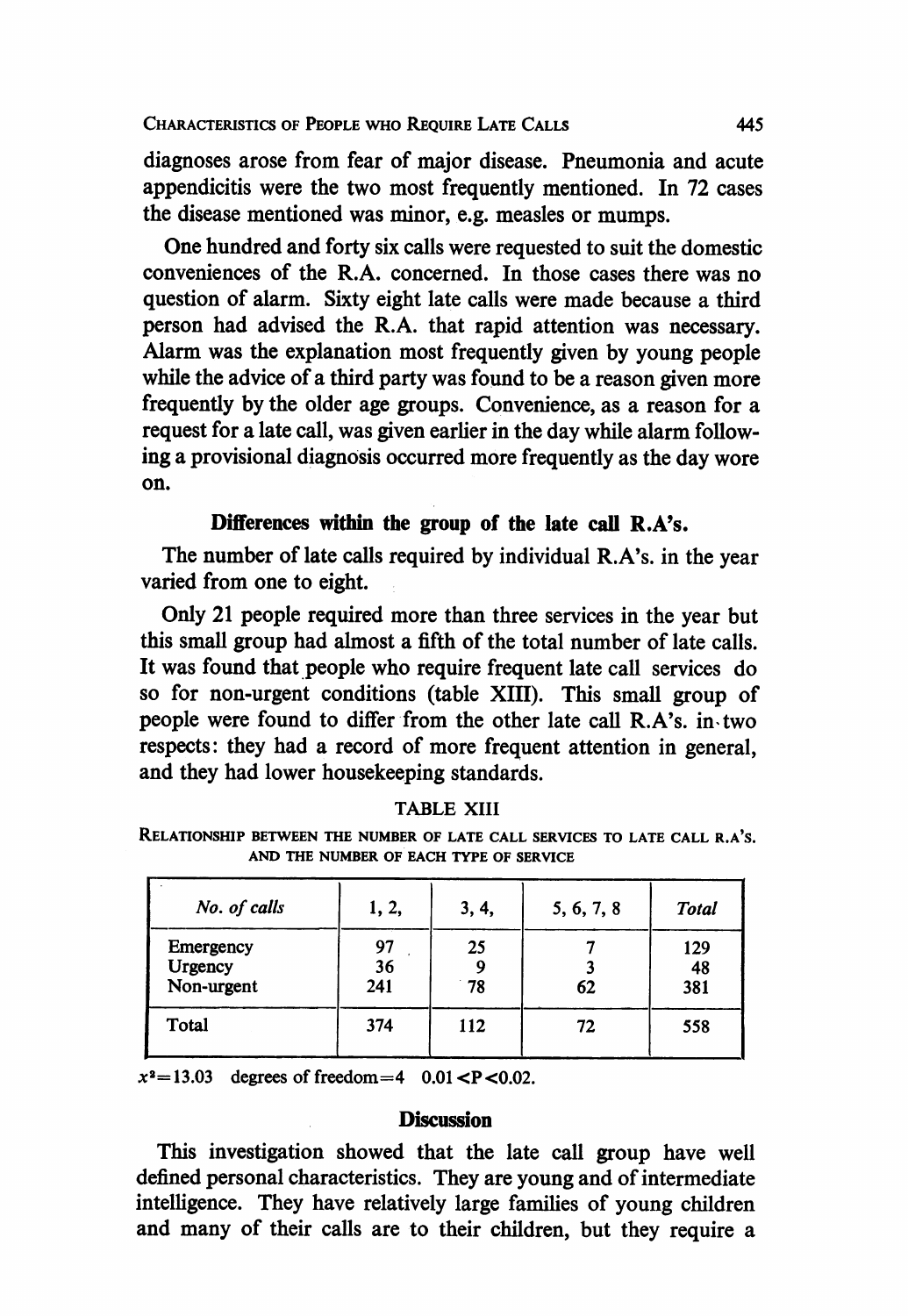proportionate share of the personal late calls, As a group they have neurotic tendencies.

Most of the late calls to these people were for non-urgent conditions. The emergencies were to older people who approximate to the control group in their characteristics. It is also possible to divide the late call R.A's. into two sub-groups, a majority who have good housekeeping standards and who are responsible for sporadic calls, and a minority who have bad housekeeping standards and are responsible for repeated late calls.

A poor housekeeping standard is indicative of an inability to cope with the material environment. The late call group also show evidence of parental insufficiency and taken as a whole they require more medical attention than the control group.

These characteristics help to explain why there are so many nonurgent late calls. Limited intelligence combined with neuroticism and inability to cope with stressful situations is bound to occasion alarm in the presence of minor illness. It requires some intelligence to make a provisional diagnosis but higher intelligence is necessary to estimate the genuine severity of symptoms; conversely people of low intelligence are unlikely to be alive to the possibility of severe illness and do not feel the need for urgent treatment.

The number of calls made to suit domestic convenience is again evidence of limited reasoning on the part of the person responsible.

This late call analysis has a wider application. It has been establisted that the work load varies from practice to practice, but no satisfactory explanation has been given for this phenomenon. (Hadfield, 1953; Logan, 1953; Taylor, 1955; Logan and Cushion, 1958). The results of this investigation suggest a possible explanation. They show that the medical needs of two groups differ in relation to the personal characteristics of the groups and not solely in relation to their diseases. Although the investigation was concerned with late calls the evidence indicates that people in the late call group require frequent general medical attention. The variation observed in work load studies may also be indicative of similar differences in the personal characteristics of the types of people who predominate in the practices studied. This means that medical services which have been planned on a basis of morbidity statistics will not supply all the needs of the people for whom they are intended. Before workers become too involved in operational research programmes, those who plan for general practice would do well to revise their attitude